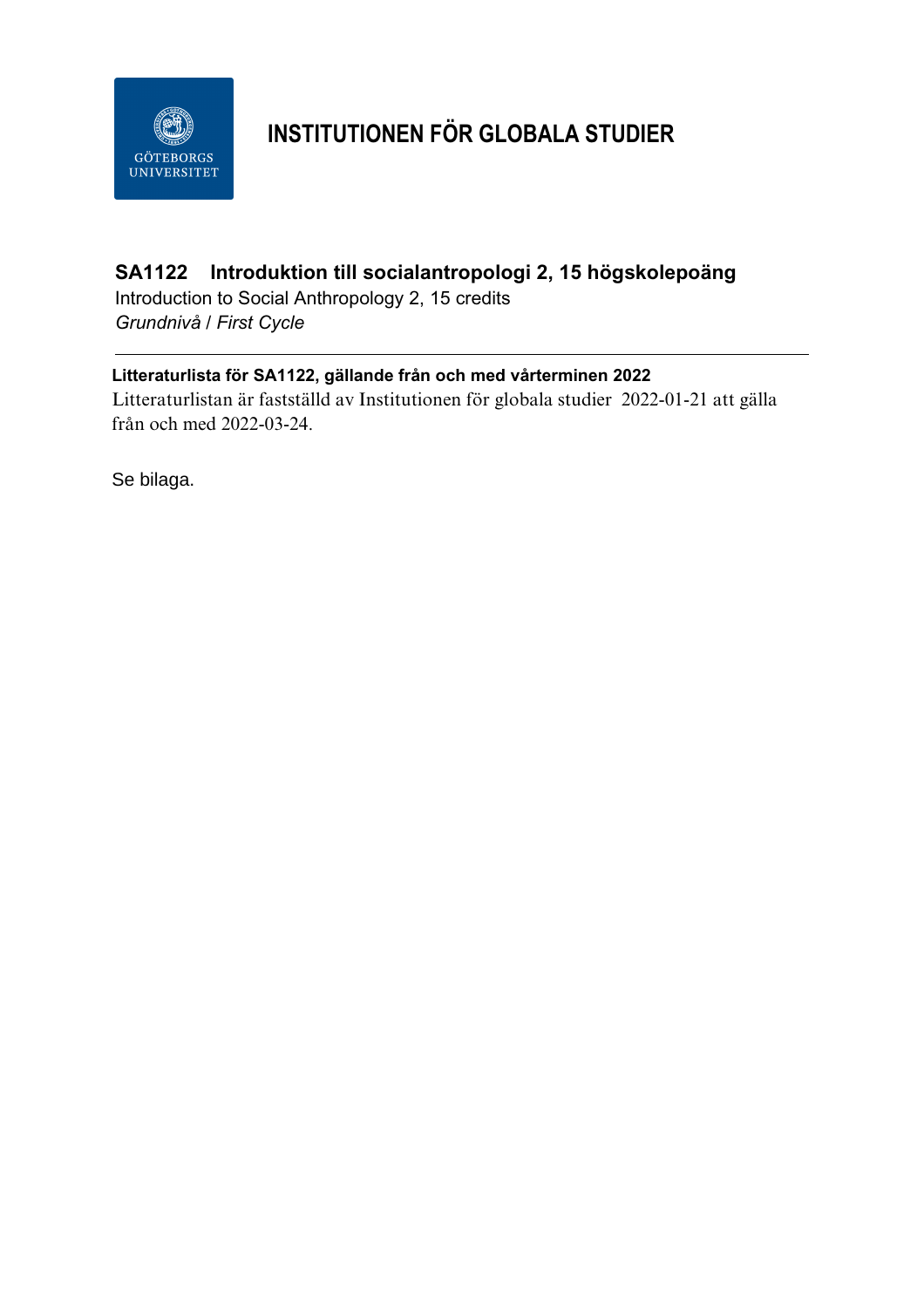

## **INSTITUTIONEN FÖR GLOBALA STUDIER**

## **SA1122 Introduktion till socialantropologi 2, 15 högskolepoäng**

SA1122 Introduction to Social Anthropology 2, 15 credits

#### *Grundnivå/ First Cycle*

Litteraturlistan är fastställd 2022-01-21 att gälla fr.o.m. 2022-03-24.

#### **Böcker**

- Ambjörnsson, Fanny (2010 [2004]) *I en klass för sig: genus, klass och sexualitet bland gymnasietjejer.*  [Ny utg.] Stockholm: Ordfront. ISBN: 9789170370274.
- Carsten, [Janet \(](https://www.bokus.com/cgi-bin/product_search.cgi?authors=Janet%20Carsten)2003) *After Kinship*. Cambridge University Press.
- Engelke, Matthew (2018) *How to Think Like an Anthropologist*. Princeton University Press
- Mead, Margaret (1928) *Coming of Age in Samoa: A Psychological Study of Primitive Youth for Western Civilisation*. Harper Paperbacks. ISBN: 9780688050337
- Rolston, Jessica Smith (2014) *Mining Coal and Undermining Gender: Rhythms of Work and Family in the American West*. New Brunswick, New Jersey: Rutgers University Press. ISBN: 9780813563671.

#### **Artiklar och bokkapitel**

- Abu-Lughod, Lila (2002) "Do Muslim Women Really Need Saving? Anthropological Reflections on Cultural Relativism and Its Others" ur *American Anthropologist* 104(3): 783-790.
- Anderson, Benedict (1983) "Introduction" ur *Imagined Communities: Reflections on the Origin and Spread of Nationalism.* London och New York: Verso.
- Appuhamilage, Udeni M. H. (2017) "A Fluid Ambiguity: Individual, Dividual and Personhood" ur *The Asia Pacific Journal of Anthropology* 18(1): 1-17.
- Boellstorff, Tom (2008) "Personhood" ur *Coming of Age in Second Life: An Anthropologist Explores the Virtually Human*. Princeton: Princeton University Press.
- Eller, Jack David (2015) "Religion, Morality, and Social Order" ur *Introducing Anthropology of Religion.* London och New York: Routledge.
- Endres, Kirsten W. och Andrea Lauser (2011) "Introduction" ur *Engaging the Spirit World: Popular Beliefs and Practices in Modern Southeast Asia.* New York och Oxford: Berghahn Books.
- Feinberg, Richard (1988) "Margaret Mead and Samoan: Coming of Age in Fact and Fiction" ur *American Anthropologist* 90(3): 656-663.